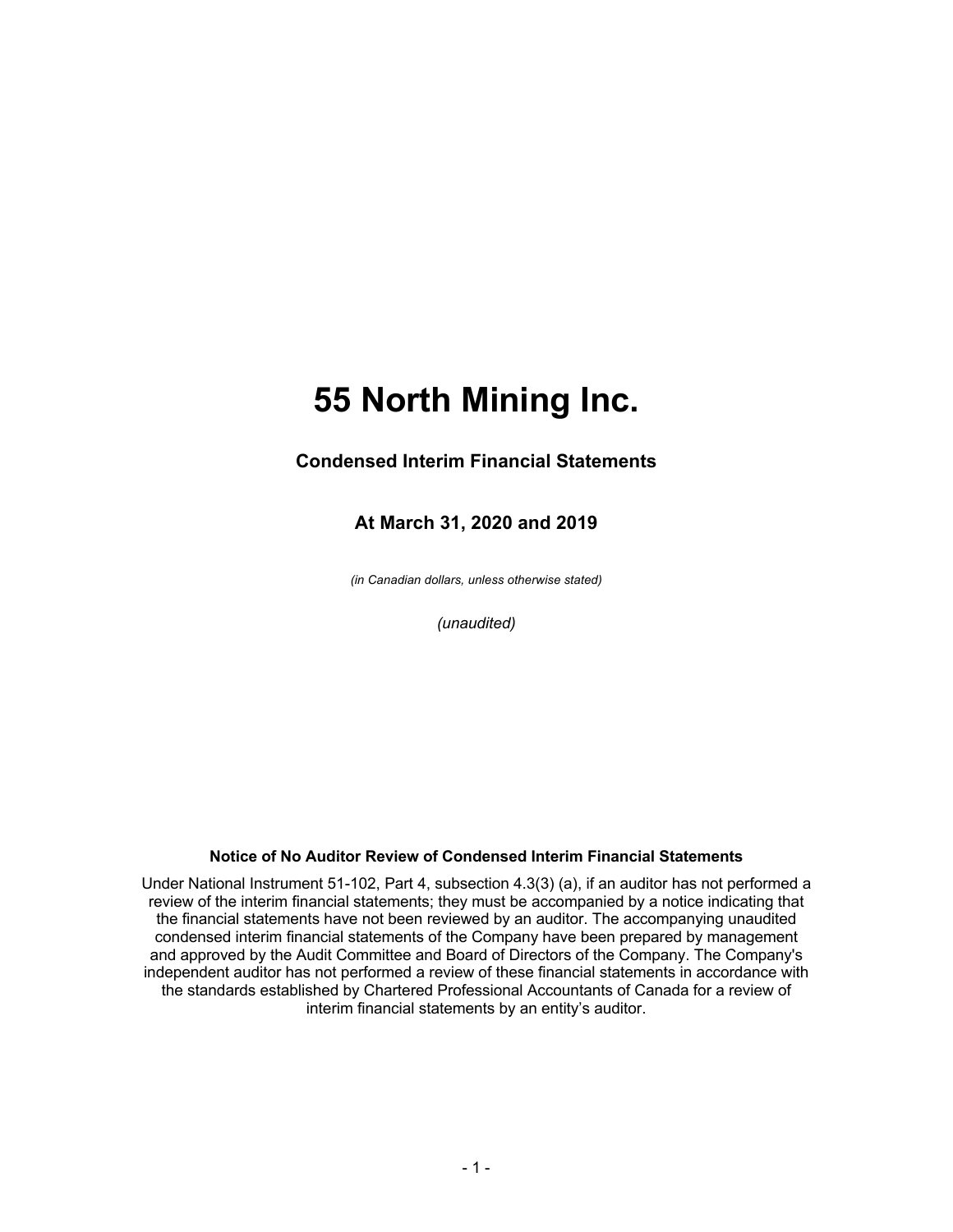## **Condensed Interim Statements of Financial Position**

**(Unaudited)**

*Expressed in Canadian dollars*

|                                                                                                                                           | March 31,<br>2020 |                    |            | December 31,<br>2019 |  |
|-------------------------------------------------------------------------------------------------------------------------------------------|-------------------|--------------------|------------|----------------------|--|
| <b>ASSETS</b>                                                                                                                             |                   |                    |            |                      |  |
| <b>Current assets</b>                                                                                                                     |                   |                    |            |                      |  |
| Cash                                                                                                                                      | \$                | 16,572             | \$         | 2,315                |  |
| GST/HST recoverable                                                                                                                       |                   | 3,056              |            | 33,562               |  |
| Prepaids                                                                                                                                  |                   | 9,950              |            | 1,350                |  |
|                                                                                                                                           | \$                | 29,578             | \$         | 37,227               |  |
| <b>Fixed Assets</b>                                                                                                                       |                   |                    |            | 485                  |  |
|                                                                                                                                           | \$                | 29,578             | \$         | 37,712               |  |
| <b>LIABILITIES AND SHAREHOLDERS' DEFICIT</b><br><b>Current liabilities</b><br>Accounts payable and accrued liabilities<br>Advance payable | \$                | 109,892<br>494,455 | \$         | 152,055<br>389,455   |  |
|                                                                                                                                           |                   | 604,347            |            | 541,510              |  |
| Shareholders' deficit                                                                                                                     |                   |                    |            |                      |  |
| Share capital (Note 4)                                                                                                                    | 28,940,766        |                    | 28,940,766 |                      |  |
| Warrant reserve                                                                                                                           |                   | 116,400            |            | 116,400              |  |
| <b>Deficit</b>                                                                                                                            |                   | (29, 631, 935)     |            | (29, 560, 964)       |  |
|                                                                                                                                           |                   | (574, 769)         |            | (503, 798)           |  |
|                                                                                                                                           | \$                | 29,578             | \$         | 37,712               |  |

*The accompanying notes are an integral part of these condensed interim financial statements.*

On behalf of the Board: Signed:

*"Bruce Reid" "Brien Sirola"* \_\_\_\_\_\_\_\_\_\_\_\_\_\_\_\_\_\_\_\_\_\_ \_\_\_\_\_\_\_\_\_\_\_\_\_\_\_\_\_\_\_\_\_\_

Director Director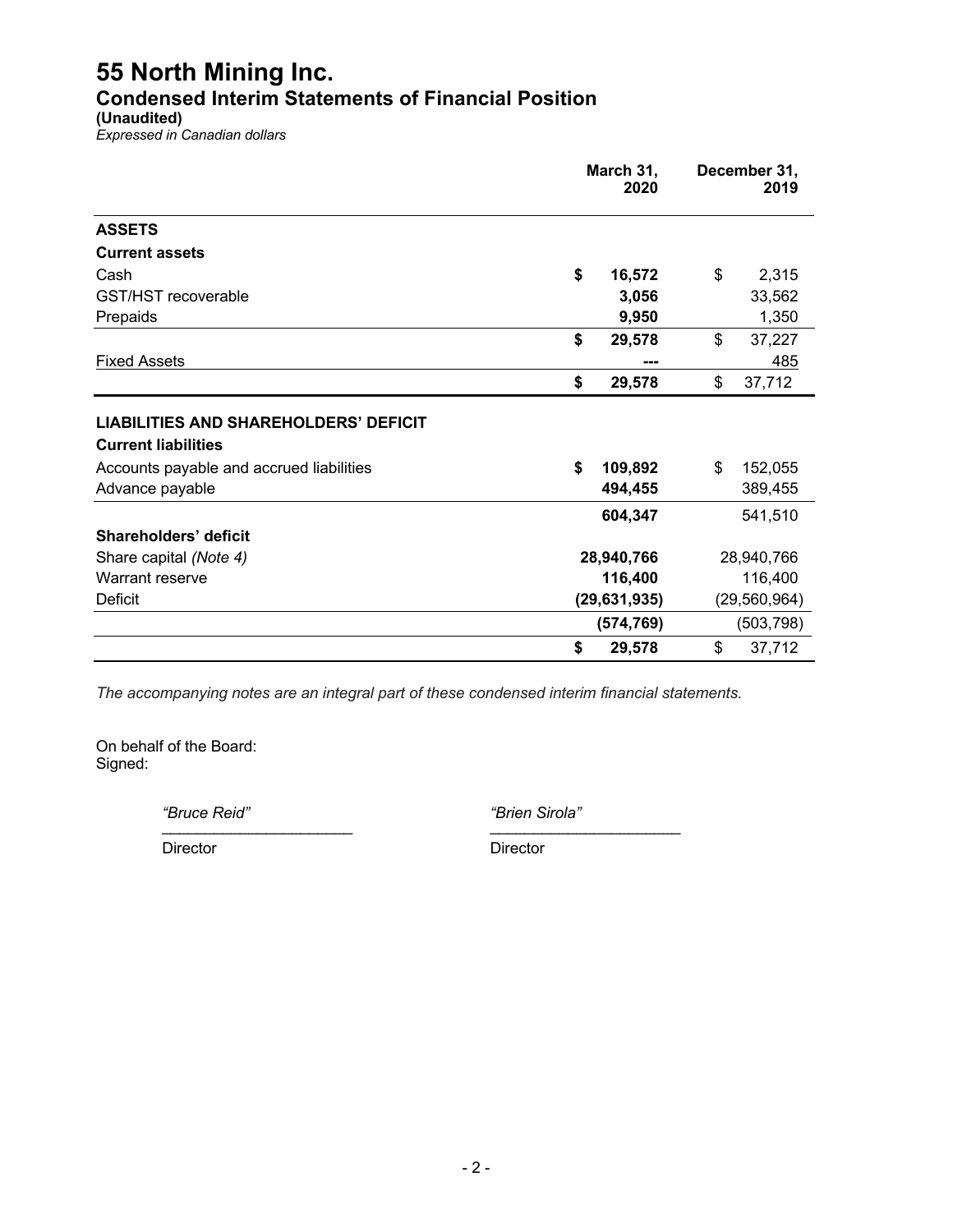### **Condensed Interim Statements of Comprehensive Loss**

**For the three months ended March 31, 2020 and 2019**

**(Unaudited)**

*Expressed in Canadian dollars, except shares and per share amounts*

|                                                                                        | 2020         | 2019         |
|----------------------------------------------------------------------------------------|--------------|--------------|
| <b>Expenditures</b>                                                                    |              |              |
| General and administration                                                             | 70,485<br>S  | 94,733<br>S  |
| Depreciation                                                                           | 486          |              |
| Interest expense                                                                       | ---          | 1,561        |
| Mining claims                                                                          | ---          | 31,700       |
| Loss and comprehensive loss for the period                                             | \$70,971     | \$127,994    |
| Basic and diluted loss per share                                                       | \$<br>(0.00) | \$<br>(0.00) |
| Weighted average number of shares<br>outstanding during the period - basic and diluted | 79,348,050   | 52,964,717   |

*The accompanying notes are an integral part of these condensed interim financial statements.*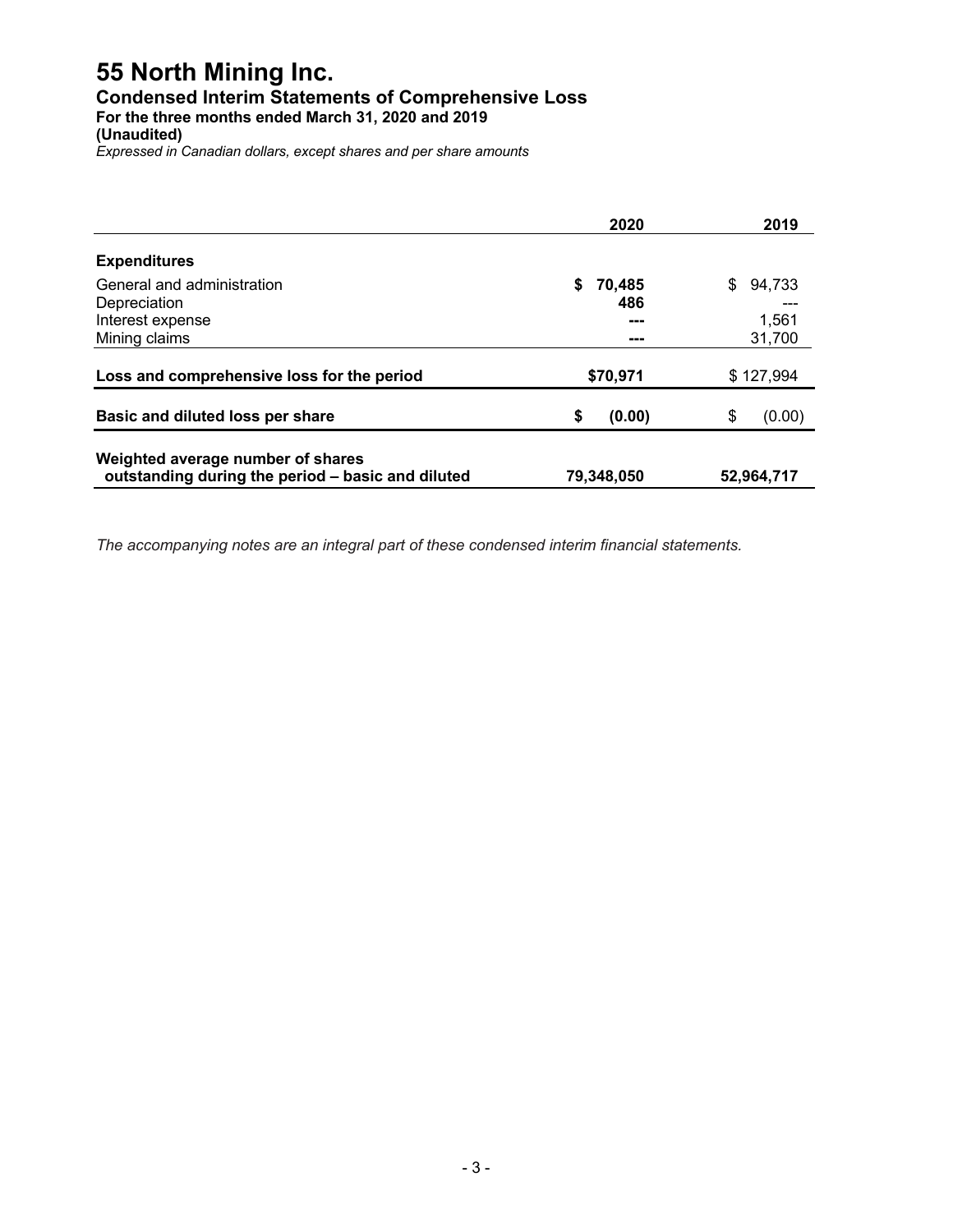## **Condensed Interim Statements of Changes in Deficit**

**For the three months ended March 31, 2020 and 2019**

**(Unaudited)**

*Expressed in Canadian dollars*

|                                     | <b>Share</b><br><b>Capital</b> | Warrant<br><b>Reserve</b> | <b>Deficit</b>   | <b>Total</b>  |
|-------------------------------------|--------------------------------|---------------------------|------------------|---------------|
| <b>Balance at December 31, 2018</b> | \$27,814,616                   | \$74,000                  | \$(30, 381, 573) | \$(2,492,957) |
| Loss for the period                 |                                |                           | (127, 994)       | (127, 994)    |
| Balance at March 31, 2019           | \$27,814,616                   | 74,000<br>S               | \$(30, 509, 567) | \$(2,620,951) |
| <b>Balance at December 31, 2019</b> | \$28,940,766                   | 116,400<br>S.             | \$(29, 560, 964) | \$ (503, 798) |
| Loss for the period                 | ---                            |                           | (70, 971)        | (70, 971)     |
| Balance at March 31, 2020           | \$28,940,766                   | 116,400<br>S              | \$(29,631,935)   | \$ (574, 769) |

*The accompanying notes are an integral part of these condensed interim financial statements.*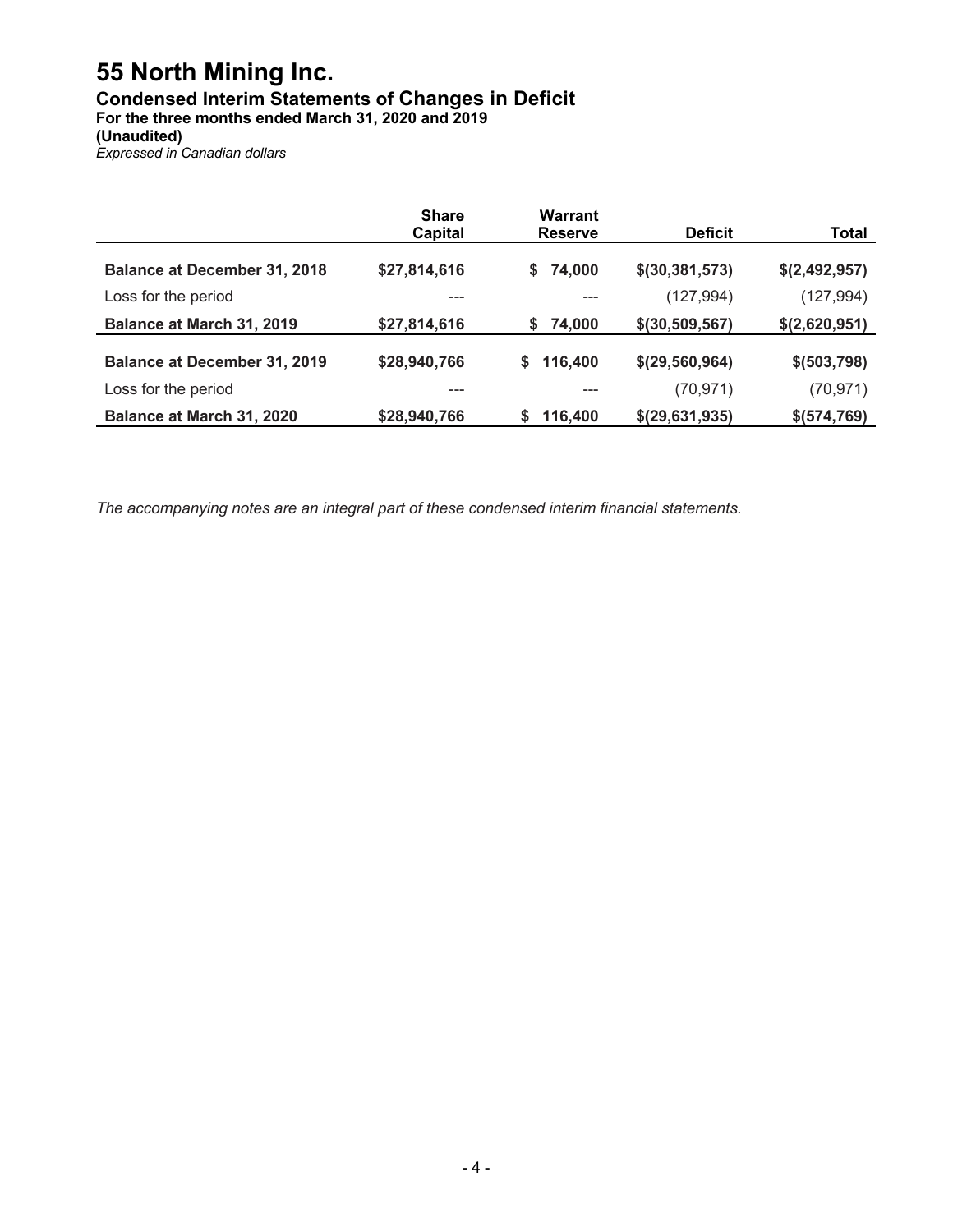## **55 North Mining Inc. Condensed Interim Statements of Cash Flows**

**For the three months ended March 31, 2020 and 2019**

#### **(Unaudited)**

*Expressed in Canadian dollars*

|                                               | 2020            | 2019         |
|-----------------------------------------------|-----------------|--------------|
| Cash provided by (used in):                   |                 |              |
| <b>OPERATING ACTIVITIES</b>                   |                 |              |
| Net loss for the period                       | \$<br>(70, 971) | \$(127,994)  |
| Depreciation expense                          | 484             | 486          |
| Net change in non-cash working capital items: |                 |              |
| Amounts receivable                            | 30,507          | (9,808)      |
| Prepaids                                      | (8,600)         | (15, 924)    |
| Accounts payable and accrued liabilities      | 42,163          | 20,041       |
| Promissory note payable                       |                 | 1,561        |
|                                               | (90, 743)       | (131,638)    |
| <b>FINANCING ACTIVITIES</b>                   |                 |              |
| Advance received/reimbursed                   | 105,000         | (65, 290)    |
| Shares to be issued                           |                 |              |
| Due to related parties                        |                 |              |
|                                               | 105,000         | (65, 290)    |
|                                               |                 |              |
| Net increase in cash                          | 14,257          | (196, 928)   |
| Cash, beginning of period                     | 2,315           | 246,034      |
| Cash, end of period                           | \$<br>16,572    | \$<br>49,106 |

*The accompanying notes are an integral part of these condensed interim financial statements.*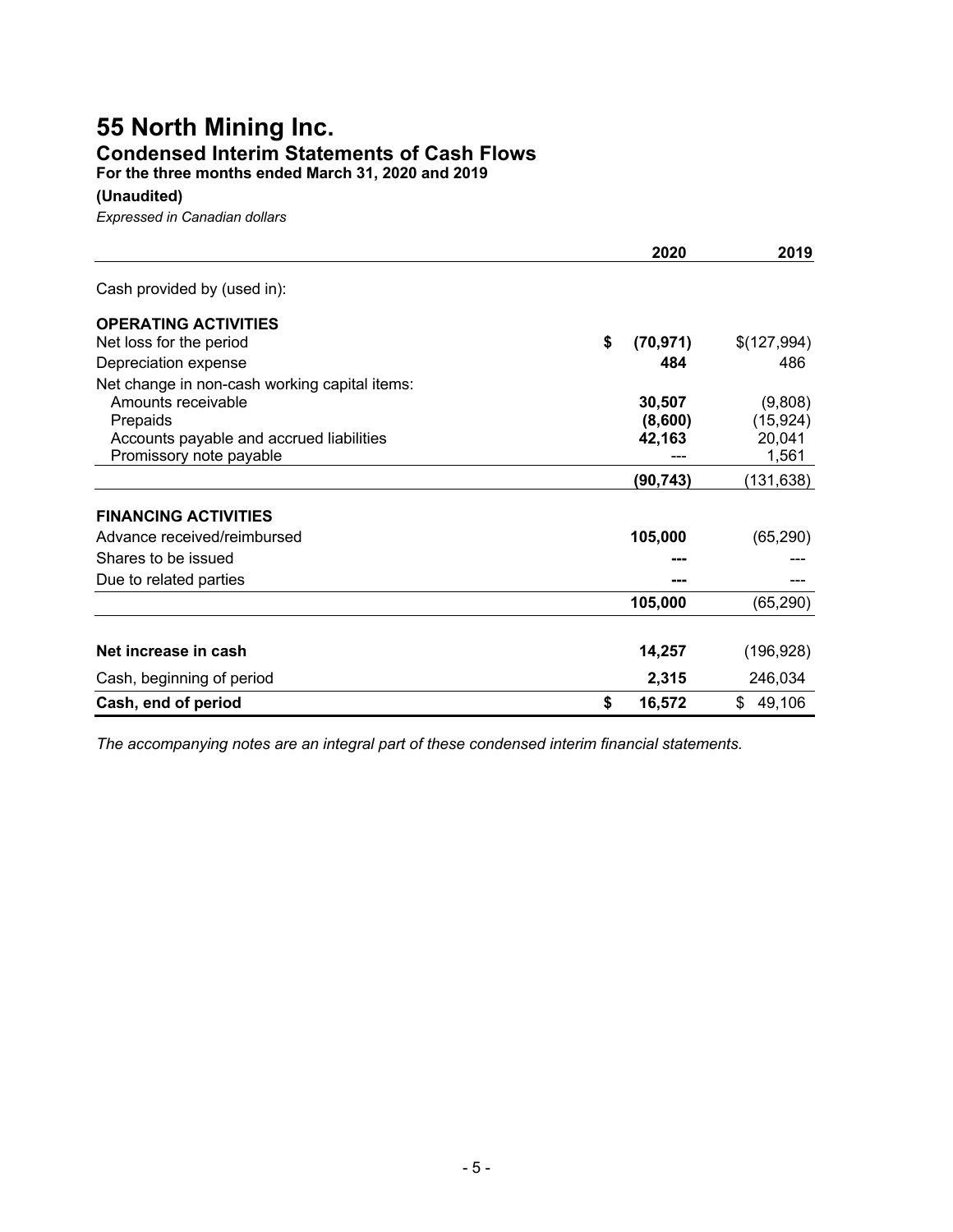*Expressed in Canadian dollars unless otherwise indicated*

#### **1. CORPORATE INFORMATION**

55 North Mining Inc. ("55 North" or the "Company") was incorporated under the Canada Business Corporations Act on December 5, 2008 as SGX Resources Inc. At the shareholder meeting held on June 6, 2018, shareholders approved a name change to 55 North Mining Inc. The Company acquires, explores, and develops mineral properties in the Timmins region of Ontario, Canada.

The Company's corporate head office is located at 401 Bay Street, Suite 2702, Toronto ON M5H 2Y4. The registered office of the Company is MLT Aikins LLP, 30th Floor, 360 Main Street, Winnipeg, MB R3C 4G1.

#### **Going Concern**

In addition to ongoing working capital requirements, the Company may be required to secure sufficient funding for exploration and development programs, general and administration costs. Although management may have been successful in the past in undertaking financing, there can be no assurance that management will be able to do so in the future on terms acceptable to the Company.

These financial statements have been prepared on a going concern basis, which assumes that the Company will be able to realize assets and discharge liabilities in the normal course of operations for the foreseeable future. These financial statements do not reflect the adjustments to the carrying values of assets and liabilities, the reported revenues and expenses, and statement of financial position classifications that might be necessary if the Company was unable to continue as a going concern. These adjustments could be material.

These condensed interim financial statements of the Company for the three months ended March 31, 2020 were approved and authorized for issue by the Board of Directors of the Company on May 26, 2020.

#### **2. SIGNIFICANT ACCOUNTING POLICIES, JUDGMENTS AND ESTIMATES**

#### **a) Basis of presentation:**

The Company prepares its financial statements in accordance with International Financial Reporting Standards ("IFRS") as issued by the International Accounting Standards Board ("IASB") and IFRS Interpretations Committee ("IFRIC") which the Canadian Accounting Standards Board has approved for incorporation into Part I of the Chartered Professional Accountants Canada Handbook. These financial statements have been prepared under the historical cost method, except for certain financial instruments measured at fair value. The Company has consistently applied the accounting policies used in preparation of these financial statements throughout all the periods presented. Critical accounting judgments and estimates used by management in the preparation of these financial statements are presented in Note 3.

These financial statements are presented in Canadian dollars, which is also the Company's functional currency. All reference to dollars (\$) are to Canadian dollars unless otherwise noted.

These condensed interim financial statements have been prepared using the same accounting policies and methods of computation as the annual consolidated financial statements of the Company as at and for the year ended December 31, 2019. Accordingly, these condensed interim financial statements should be read in conjunction with the audited financial statements for the year ended December 31, 2019.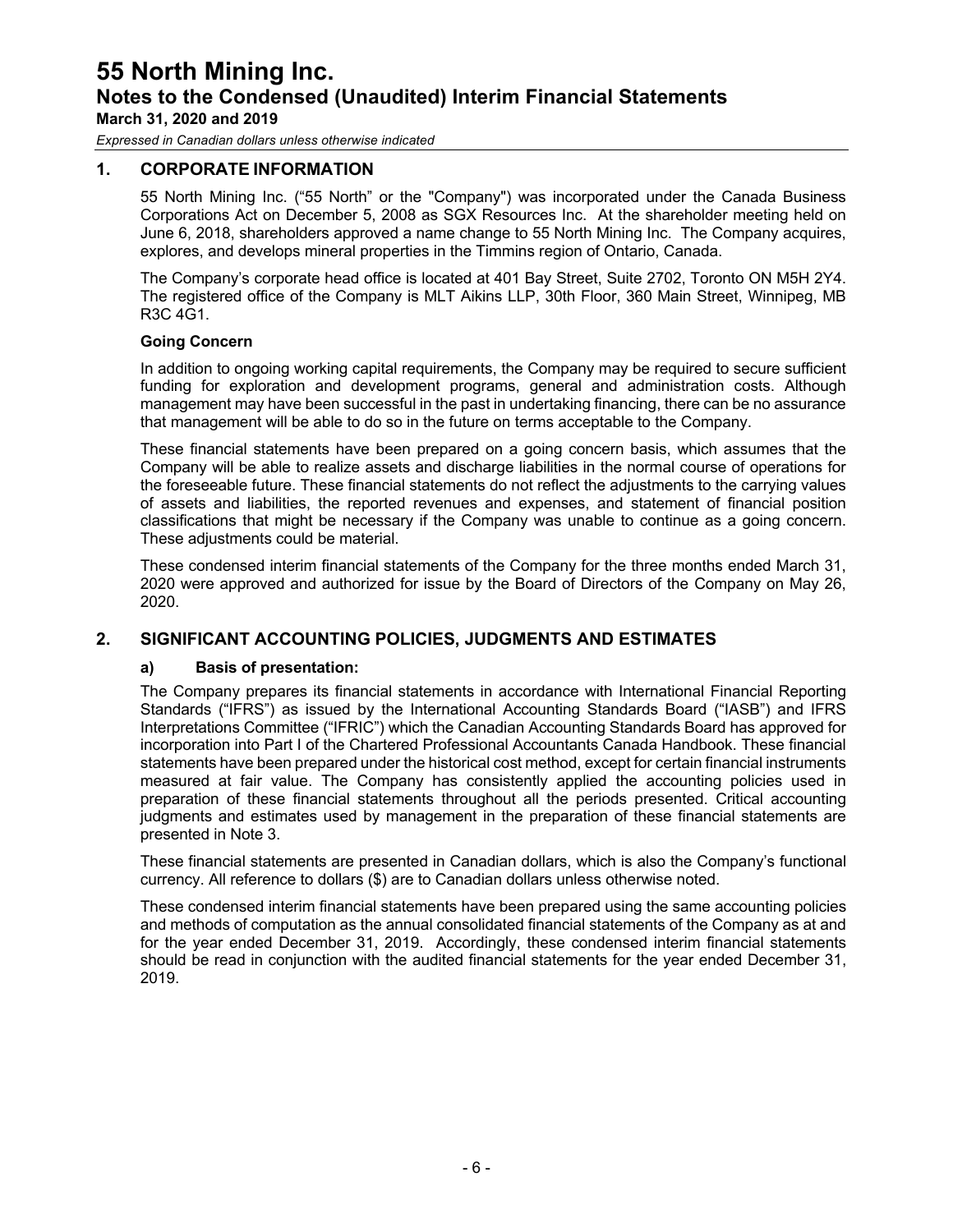*Expressed in Canadian dollars unless otherwise indicated*

#### **2. SIGNIFICANT ACCOUNTING POLICIES, JUDGMENTS AND ESTIMATES (CONT'D)**

#### **b) Accounting changes**

Certain new standards, interpretations, amendments and improvements to existing standards were issued by the IASB or IFRIC. Some updates that are not applicable or are not consequential to the Company may have been excluded from the list below. None of these is expected to have a significant effect on the Consolidated Financial Statements of the Company.

The Conceptual Framework for Financial Reporting (revised in 2018) has been updated to expand on the existing Conceptual Framework by focusing on the elements of financial statements, recognition and derecognition, measurement, and presentation and disclosure. The standard is effective for annual periods beginning on or after January 1, 2020. These new standards and changes did not have any material impact on the Company's financial statements.

Amendments to IAS 1 – Presentation of Financial Statements and IAS 8 – Accounting Policies, Changes in Accounting Estimates and Errors has been updated. The definition of "material" is being clarified for purpose of improving consistency and application of the concept where applicable. The standard is effective for annual periods beginning on or after January 1, 2020. This new standard and changes did not have any material impact on the Company's financial statements.

#### **3. CRITICAL ACCOUNTING ESTIMATES ANDJUDGMENTS**

The preparation of these financial statements requires management to use estimates and judgments that affect the reported amounts of assets and liabilities, as well as revenues and expenses. These estimates are reviewed periodically, and, as adjustments become necessary, they are reported in net loss in the period in which they become known.

The recoverability of deferred expenditures is dependent upon the discovery of economically recoverable reserves and resources, securing and maintaining title and beneficial interest in the properties, the ability to obtain necessary financing to complete exploration, development and construction of processing facilities, obtaining certain government approvals and attaining profitable production.

The likelihood that tax positions taken will be sustained upon examination by applicable tax authorities is assessed based on individual facts and circumstances of the relevant tax position evaluated in light of all available evidence. Where applicable tax laws and regulations are either unclear or subject to ongoing varying interpretations, it is reasonably possible that changes in these estimates can occur that materially affect the amounts of income tax provision. At the end of each reporting period, the Company reassesses unrecognized income tax assets.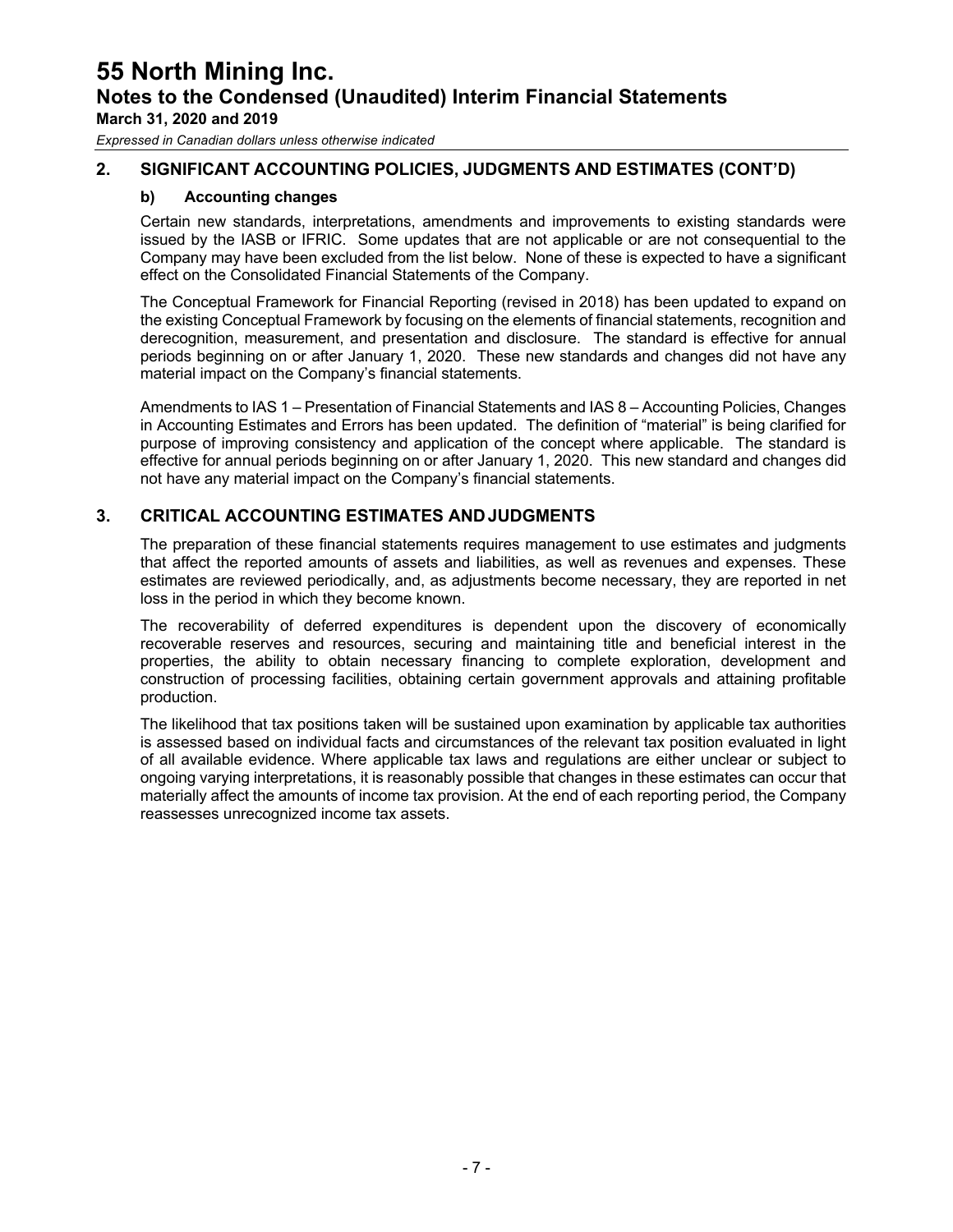*Expressed in Canadian dollars unless otherwise indicated*

#### **4. SHARE CAPITAL**

#### **a) Authorized:**

The Company is authorized to issue an unlimited number of common shares with each common share entitled to one vote.

#### **b) Common shares issued:**

|                                               | <b>Number of Shares</b> | <b>Stated Capital</b> |
|-----------------------------------------------|-------------------------|-----------------------|
| Balance, December 31, 2017                    | 45,064,723              | \$27,567,165          |
| Shares issued in private placement            | 7,899,994               | 474,000               |
| Share issue costs                             |                         | (26, 939)             |
| Flow-through share premium liability          | ---                     | (125, 610)            |
| Value of associated warrants                  | ---                     | (74,000)              |
| Balance, December 31, 2018                    | 52,964,717              | \$27,814,616          |
| Shares issued in private placement            | 26,383,333              | 1,144,000             |
| Value of associated warrants                  | ---                     | (15, 400)             |
| Share issue costs                             | ---                     | (2,450)               |
| Balance, December 31, 2019 and March 31, 2020 | 79.348.050              | \$28,940,766          |

At the shareholder meeting held on June 6, 2018, shareholders approved the consolidation of the number of shares outstanding at a ratio of 3:1, with fractional shares being cancelled. The shares listed above are presented on a post-consolidation basis. The number of common shares, common shares issuable upon exercise of the outstanding options of the Company, and per common share amounts, were also proportionally adjusted to reflect the share consolidation for the year ended December 31, 2018.

On July 4, 2018, the Company closed a private placement offering for gross proceeds of \$222,000 by the issuance of 3,699,994 Units at a price of \$0.06 per Unit. Each Unit is comprised of one flow through common share and one non-flow-through purchase warrant entitling the holder to acquire one additional common share at a price of \$0.07 per share for 24 months.

On December 24, 2018, the Company closed a private placement offering for gross proceeds of \$102,000 by the issuance of 1,700,000 flow-through shares at a price of \$0.06 per share.

On December 28, 2018, the Company closed a private placement offering for gross proceeds of \$150,000 by the issuance of 2,500,000 flow-through shares at a price of \$0.06 per share.

On July 9, 2019, the Company completed a non-brokered private placement offering of 3,333,333 common shares of the Company, at a price of \$0.06 per common share, for aggregate gross proceeds of \$200,000.

On November 14, 2019, the Company settled \$834,000 of debt by issuing 20,850,000 common shares of the Company at a deemed price of \$0.04 per share to certain creditors of the Company, including certain of its directors and officers.

On December 18, 2019, the Company finalized the settlement of \$110,000 in indebtedness to a service provider through the issuance of 2,200,000 units at \$0.05 per unit. Each unit consisted of one common share and one common share purchase warrant. Each Warrant entitles the holder to purchase one common share for a period of thirty-six months from the date of issuance at \$0.06.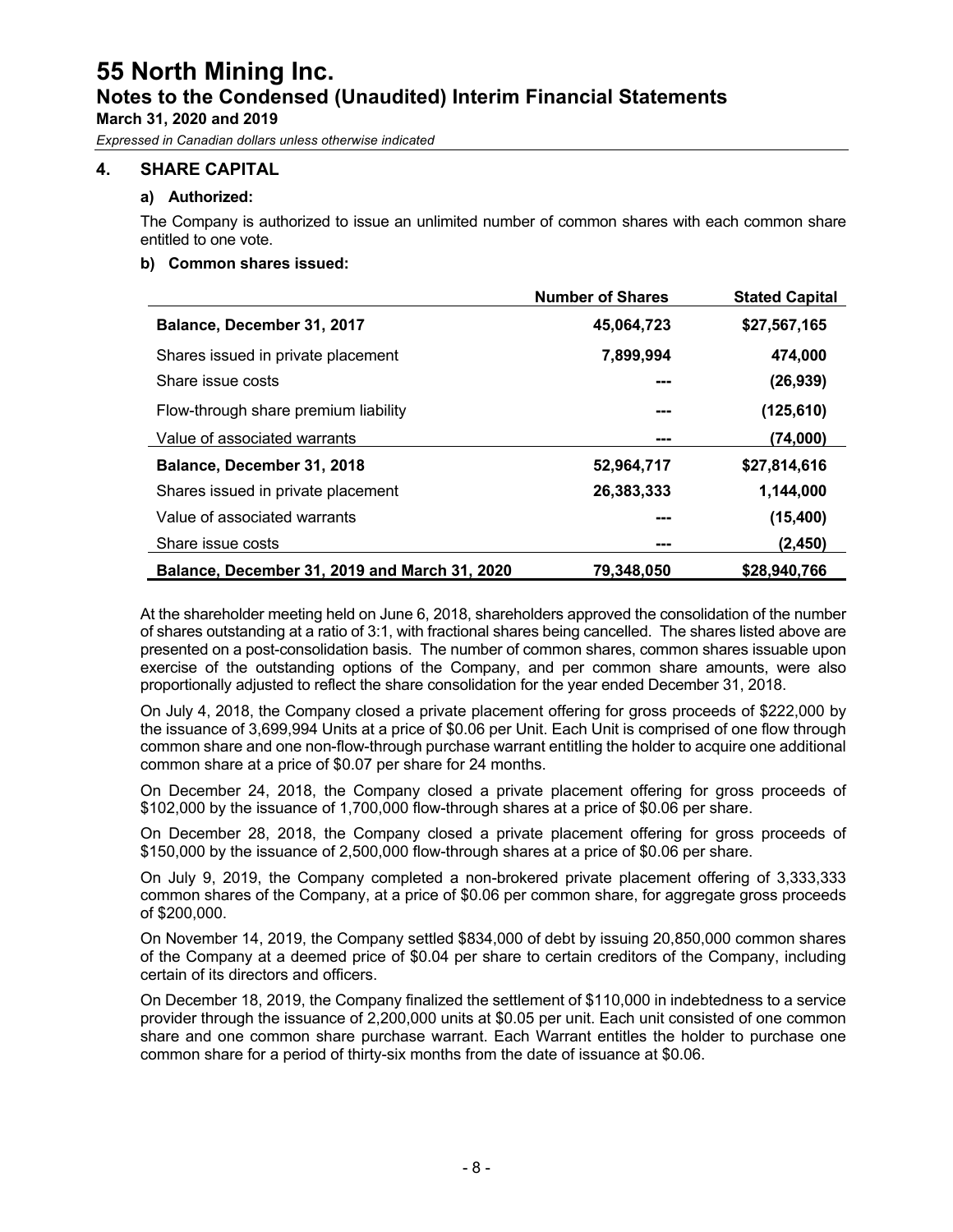*Expressed in Canadian dollars unless otherwise indicated*

#### **5. SHARE OPTIONS**

The Company may grant options to directors, officers, employees, and technical consultants of the Company. The maximum number of shares reserved for issuance under all securities compensation arrangements is limited to 10% of the total number of issued and outstanding shares exercisable for a period of up to 10 years. The maximum number of shares that may be issued to any officer, director or employee shall not exceed 5% of the total number of issued and outstanding shares. The maximum number of shares that may be issued to technical consultants, including investor relation consultants, shall not exceed 2% of the total number of issued and outstanding shares.

At March 31, 2019, the Company had no stock options outstanding.

On October 7, 2019, the Company's Board issued 3,000,000 incentive share options to Officers, Directors, employees and consultants. These options have a 5-year term and an exercise price of \$0.05. Share issue costs were estimated on the date of the grant using the Black-Scholes option-pricing model with the following weighted average assumptions used for grants: dividend yield of 0%, expected volatility of 33%, risk free interest rate of 1.32% and expected life of 5 years. The Company then used the relative fair value method to value the warrants together with the value of the share capital issued. These options remain unexercised at March 31, 2020.

#### **6. WARRANTS**

The Company issued 3,699,994 warrants on July 4, 2018. These warrants have with a 24-month life and an exercise price of \$0.07 per common share.

On December 18, 2019, the company issued 2,200,000 warrants with a 36-month life and an exercise price of \$0.06 per common share.

All these warrants remained outstanding at March 31, 2020.

#### **7. RELATED PARTY TRANSACTIONS**

At March 31, 2020, advance payable of \$494,455 (December 31, 2019 - \$389,455) is made up of monies due to a company in which directors of the Company are shareholders. The advances are unsecured, non-interest bearing and due on demand.

Key management personnel are those persons having authority and responsibility for planning, directing and controlling the activities of the group, directly and indirectly, include any director (whether executive or otherwise) of the Company. Total fees paid to the Company's CFO during the three months ended March 31, 2020 is \$13,000 (three months ended March 31, 2019 - \$15,000) with \$13,000 remaining in accounts payable at quarter end (March 31, 2019 - \$2,500), in addition to \$1,474 in expenses due at March 31, 2020 (March 31, 2019 - \$769). Total fees paid to a Company Director during the three months ended March 31, 2020 is \$20,000 (three months ended March 31, 2019 - \$NIL) with \$20,000 remaining in accounts payable at quarter end (March 31, 2019 - \$NIL). At March 31, 2020, the Company's Chairman is owed \$5,486 in expenses (March 31, 2019 - \$NIL), which amount remains in accounts payable at quarter-end (March 31, 2019 - \$NIL).

#### **8. CAPITAL MANAGEMENT**

The Company's total negative capital balance of \$574,769 consists of \$28,940,766 of share capital and \$116,400 of warrant reserve with an offsetting deficit of \$29,631,935.

The Company's objectives when managing capital, which consists of shareholders' equity, are to safeguard its ability to continue as a going concern, so that it can continue to provide returns for shareholders and benefits for other stakeholders, and to provide an adequate return to shareholders by pricing products and services commensurately with the level of risk.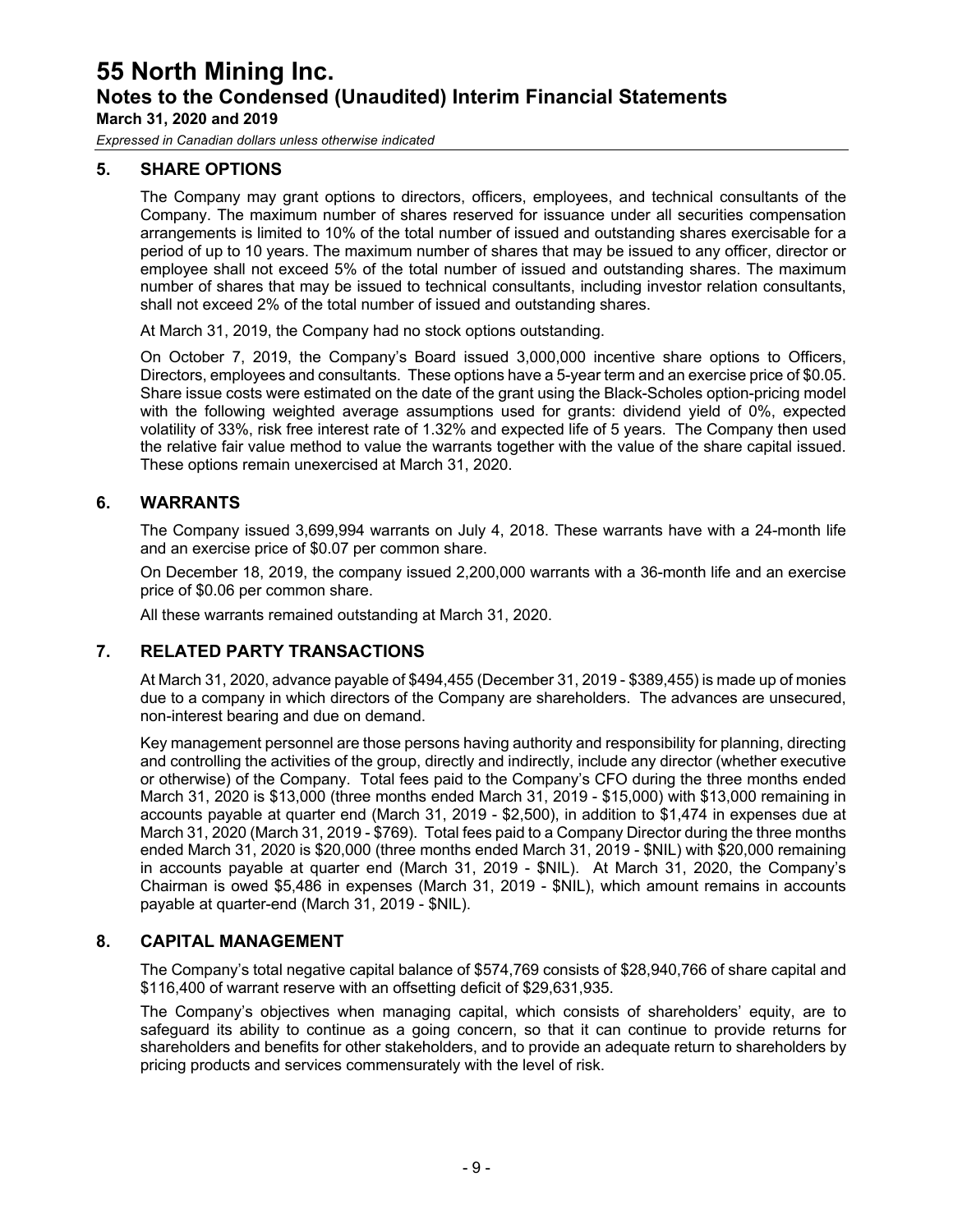*Expressed in Canadian dollars unless otherwise indicated*

#### **8. CAPITAL MANAGEMENT (CONT'D)**

The Company sets the amount of capital in proportion to risk. The Company manages the capital structure and adjusts it in the light of changes in economic conditions and the risk characteristics of the underlying assets. In order to maintain or adjust the capital structure, the Company may adjust the amount of dividends paid to shareholders, return capital to shareholders, issue new shares, or sell assets to reduce debt.

The Company monitors capital from time-to-time using a variety of measures. Monitoring procedures are typically performed as a part of the overall management of the Company's operations. The Company's strategy during the period, which was unchanged from the prior period, was to maintain its ability to secure access to financing at a reasonable cost. The requirements and terms of sources of capital cannot be predicted and change in ways the Company cannot predict.

#### **9. RISK MANAGEMENT AND FAIR VALUES**

Management's risk management policies are typically performed as a part of the overall management of the Company's operations. Management is aware of risks related to these objectives through direct personal involvement with employees and outside parties. In the normal course of its business, the Company is exposed to a number of risks that can affect its operating performance. Management's close involvement in operations helps identify risks and variations from expectations. The Company has not designated transactions as hedging transactions to manage risk. As a part of the overall operation of the Company, management considers the avoidance of undue concentrations of risk. The risks and the actions taken to manage them include the following:

#### **Liquidity risk**

Liquidity risk is the risk that the Company cannot meet its financial obligations associated with financial liabilities in full. The Company's main sources of liquidity are external sources of debt and equity. The funds are primarily used to finance working capital and capital expenditure requirements. The Company's current liabilities exceed its current assets by \$569,769

Accounts payable, accrued liabilities, advance payable due to related parties and promissory note payable are due within one year.

#### **Credit risk**

Credit risk arises from the possibility that debtors may be unable to fulfill their commitments. For a financial asset, this is typically the gross carrying amount, net of any amounts offset and any impairment losses. The Company has credit policies to address credit risk on accounts receivable, which may include the analysis of the financial position of the debtor and review of credit limits. The Company also may review credit history before establishing credit and review credit performance. An allowance for doubtful accounts or other impairment provisions are established based upon factors surrounding credit risk, historical trends and otherinformation.

A financial asset is past due when a debtor has failed to make a payment when contractually due. The Company has no financial assets that are past due and does not have an allowance for doubtful accounts receivable.

#### **Currency risk**

Currency risk is the risk that changes in foreign exchange rates may have an effect on future cash flows associated with financial instruments. Changes in the applicable exchange rate may result in a decrease or increase in foreign exchange income or expense. The Company only enters into transactions in Canadian dollars and is not exposed to currency risk.